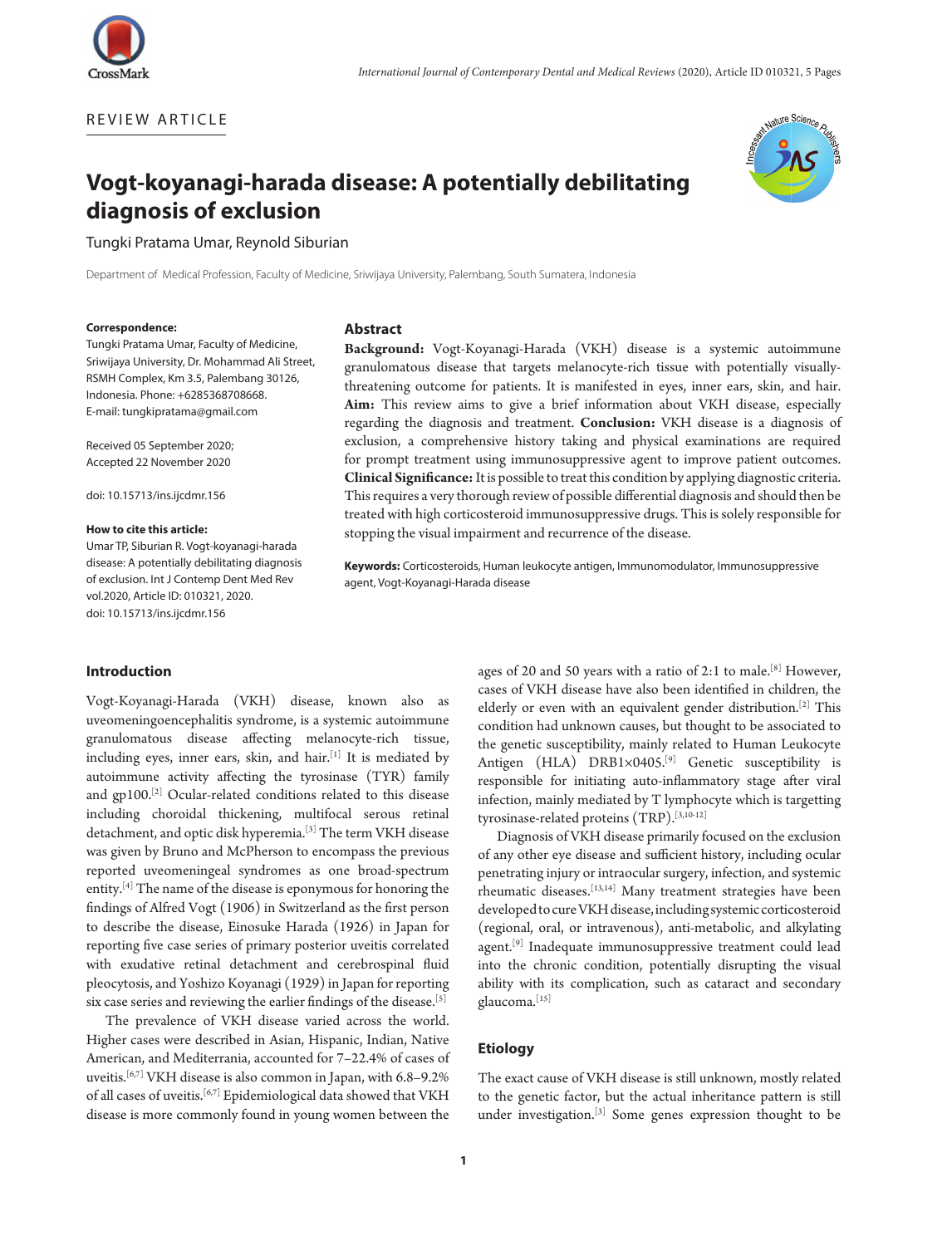associated with this condition, include HLA DRB1×0405 gene expression.[9] Evidence of HLA involvement as the key risk factor for this disease has been found in Brazil, Korea, Vietnam, Saudi Arabia, Japan, and Europe (especially Italy).<sup>[9,16]</sup> The gene expression causes autoimmune activation against melanocyteassociated antigens after viral infection, such as Epstein-Barr virus and cytomegalovirus.[17,18]

Hypothetical evidence has shown that this disorder is linked to autoimmune reactions mediated by T-Helper 2 cells against TYR-like proteins in melanocyte, melanin, or retinal epithelial pigment, triggering inflammatory cascades involving cytokine, interleukin (IL)-17, IL-23, and IL-35.<sup>[10,11]</sup> The manifestation of VKH disease is related to the target tissue (melanocyterich), causing ocular (uveitis), neurological (meningitis), (auditory) dysacousia, or even dermatological manifestation  $(vitiligo).$ [19,20]

#### **Pathogenesis**

The exact molecular mechanism of VKH disease is unknown, but the condition is believed to be associated with autoimmune mechanisms or infections. Recent concepts include the destruction of melanocyte-related antigens mediated by autoimmune T cell reactions.[3] These include TRP1 and 2 (TRP2) TYR, Pmel17/gp100, and MART-1/ Melan A.[3] Stimulated T lymphocytes are responsible to express the transmembrane protein CD 25, which is the alpha chain of the IL-2 receptor. Meanwhile, other cells express CD26 related to the deployment of the next T cell function.[21,22] This disease process is closely linked to several HLAs such as HLA-DR4, DR1, DRB1×0405, and DRB1×0410.[22]

Diffuse, non-necrotic granulomatous inflammation of the uvea is typical of VKH disease. Histopathological changes vary depending on the stage of the disease, ranging from granulomatous inflammation throughout the uvea, diffuse infiltration of lymphocytes and macrophages, the presence of epitheloid cells and giant cells showing ingested pigment granules, and serous retinal detachment.[22] When the process is chronic, there is a decrease in choroid melanocytes (sunset glow fundus), loss of epithelial retinal pigment cells, and development of chorioretinal adhesions. The mechanism leading to chronic recurrence will cause hyperplasia and metaplasia of the retinal pigment epithelium.[22]

# **Diagnosis**

Diagnosis criteria for VKH were first published by the American Uveitis Society in 1978. This has two main components:<sup>[23]</sup>

- 1. No history of ocular trauma or surgery, and
- 2. Three of four potential findings of diagnosis (chronic bilateral iridocyclitis, posterior uveitis, neurological symptoms, and skin manifestations).[23]

The parameters were then amended by the International Nomenclature Committee in 2001. Its criteria include five components:

- 1. No history of penetrating injuries or eye surgery
- 2. No evidence of any other eye condition
- 3. Bilateral eye involvement
- 4. Neurological dysfunction, and
- 5. Skin disorder.

After applying these criteria, the patient is then graded as taking complete disease (fulfilling all criteria), incomplete disease (following 1–3 results but only one out of 4 or 5), and probable disease (only meeting criteria  $1-3$ ).<sup>[1]</sup>

For a physician, while there are specific guidelines for the diagnosis of VKH disease, there are still drawbacks to be found, such as potentially temporary signs and symptoms, minimal or undetectable ocular and skin manifestations, as well as a variety of ocular manifestations of the disease by racial, geographical, and ethnic differences.[24]

After VKH disease was diagnosed, physician needs to classify it according to the disease stages which will shows very broad disease manifestations. It includes the prodromal phase (virallike symptoms, neurological [meningitis, cranial nerve paralysis, and focal lesion], auditory manifestation), acute uveitis phase (blurred vision, vitritis, papillitis, hyperemia, disc edema, and exudative retinal detachment), convalescent phase (alopecia, vitiligo, poliosis, and depigmented fundus sunset glow), and perilimbal vitiligo (Sugiura sign), as well as chronic recurrent phase (accompanied with complication including glaucoma, cataract, choroidal neovascularization, and fibrosis of the retina or choroid).[1,25]

The imaging modality is also essential for VKH disease identification. Some types include fundus fluorescein angiography, which is critical not only for the diagnosis but also for the follow-up and prognosis assessment,<sup>[2]</sup> indocyanine green angiography  $(ICG)$ ,  $[2,26]$  an invasive procedure responsive to the visualization of choroidal circulation,  $[2,24]$  B-scan ultrasonography, fundus autofluorescence for illustrating retinal epithelial pigment and outer layer of retina,[2] as well as optical coherence tomography (OCT) for determining choroidal thickness, measuring disease activity, and therapeutic response.[2] Full-field electroretinography (ERG) or multifocal ERG for the assessment of the electrophysiological function of the retina and microperimetry for the determination of light intensity in various parts of the retina (in conjunction with OCT) are other diagnostic modalities.<sup>[2]</sup> Specific causes of eye inflammation, such as erythrocyte sedimentation rate, C-reactive protein, antinuclear antibody, p-/c-antineutrophil cytoplasmic antibodies, and lumbar puncture for undetermined VKH disease (pleocytosis), may be established.<sup>[27]</sup>

# **Differential Diagnosis**

Whenever a patient has neurological, ocular, otorhinolaryngological, and cutaneous manifestation, VKH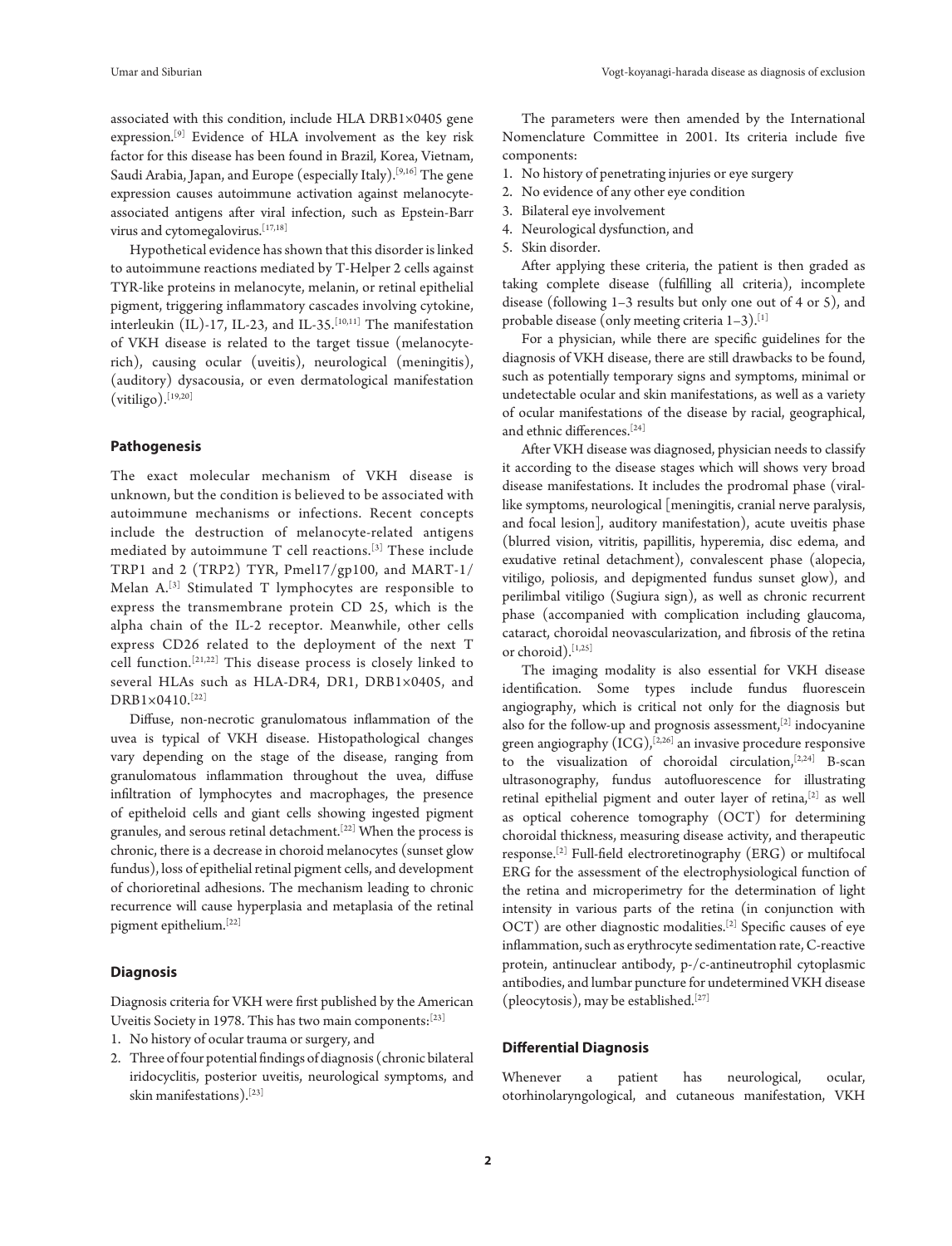disease should always be considered. The differential diagnosis of sympathetic ophthalmia, central serous chorioretinopathy, epitheliopathy, and any retinal detachment that is secondary to systemic hypertension should be excluded from the investigation. Systemic lupus erythematosus, Wegener granulomatosis, amyloidosis, or sarcoidosis can be associated with the observations of immune-mediated sensorineural hearing loss.[24] In addition, malignancy (intraocular lymphoma, diffuse bilateral melanocytic uveal hyperplasia, and systemic lymphoma/ leukemia), inflammation (bilateral posterior scleritis, Multiple evanescent white dot syndrome) or infection (bacteria, fungus, tuberculosis, and syphilis) may also be identified as a differential diagnosis.<sup>[4,9]</sup>

# **Management**

Two main processes of VKH disease therapy should include the treatment of the early uveitic/exudative acute stage and the maintenance of adequate therapy, including first-line nonsteroidal immunosuppressive medications, long enough to contribute to choroidal inflammation resolution, in addition to ICGA-assisted therapy tapering wherever possible.[28] Several treatment strategies have been implemented for the patient with VKH disease, including intravenous (methylprednisolone), oral (prednisone, methylprednisolone), or regional corticosteroid, antimetabolites, azathioprine, cyclosporine, as well as alkylating agents.[9,12]

VKH disease treatment primarily linked to systemic corticosteroid therapy. There are some principles for the implementation of this procedure: Early initial treatment in accordance with intense treatment (high dose of prednisolone/ prednisone, 1 mg/kgBW daily, with a maximum dose of  $80 \,\rm{mg/day})$  and long-term therapy (at least 6 months). [16] While aggressive therapy with systemic corticosteroids is underway, refractory cases are very high, as seen with active inflammation. This is the site of immunomodulatory therapy  $(MT)$ .<sup>[29]</sup>

Acute phase of VKH disease needs high-dose corticosteroids given as early as possible.<sup>[30]</sup> Administration of intravenous methyl-prednisolone (500–1000 mg/day) for 3 days is recommended, which is followed by high-dose oral prednisone (1.0–1.2 mg/kg) for 4–6 weeks. Intravenous corticosteroid use has not really been proven, but it can help to achieve rapid resolution of the inflammation.[31]

Cases of subacute phase VKH disease may benefit from the early introduction of non-steroidal immunosuppressive agents. To achieve choroiditis-free disease resolution, early application of non-steroidal immunosuppressive therapies (e.g., mycophenolate mofetil, 1000 mg twice daily, or mycophenolic acid, and 720 mg twice daily) was very successful and generally well tolerated.[32] The use of these agents is responsible for generating pronounced corticosteroid-sparing effects, dramatically improve visual outcomes, rather significantly reduced the development of chronic persistent inflammation and late complications.[33,34]

As mentioned above, refractory patient groups had a better functional outcome with early IMT therapy.[29] In the early stages of the disease, corticosteroid therapeutic responses should be evaluated for the possible value of IMT. Such an indicator, including baseline visual acuity <20/200, fundus depigmentation, and chronic disease stages.[29] Current evidence indicates the benefits of IMT use as a first-line treatment.[16] IMT treatment used included many classes of antimetabolic agents (methotrexate, azathioprine, and mofetil mycophenolate), alkylating agents (cyclophosphamide), biological agents (adalimumab and infliximab), and calcineurin inhibitors  $(cyclosporin A).$ <sup>[1]</sup>

Topical corticosteroids (dexamethasone eye drops 0.1% or prednisolone acetate 1%) can be used in patients with iridocyclitis (anterior uveitis). It is combined with cycloplegic (example: Tropicamide eye drops 1%) to avoid post-synechiae and minimize ciliary spasm.[1]

Immunosuppressive therapy is responsible for downregulating several pro-inflammatory cytokines, including IL2, IL3, IL4, IL5, IFN-γ, TNF-α, and granulocyte necrosis factor, while upregulating the IL-10. It can be used to inhibit the destruction of melanocyte mediated by the T1 helper cell.[3]

# **Complications**

Chronic recurrent inflammation is linked to ocular disorders, including cataract, glaucoma, and choroid neovascularization. Other more uncommon conditions, including cystoid macular edema, bulbar phthisis, and optic disk atrophy. It is closely linked to the time of referral and onset of illness. Patients who arrive faster than 4 weeks of onset (early stage of illness) tend to be less likely to develop a complication and recurrence than those who arrive later than that.<sup>[1]</sup>

# **Prognosis**

With rapid and accurate diagnosis, prompt high-dose steroid use and immunomodulator at early onset of disease, the prognosis of VKH disease is good, although irreversible conditions with undesired visual outcome are likely to develop.<sup>[11,35,36]</sup> Good prognosis of visual function is not always accompanied favorable outcome of retinal epithelial pigment, which is unpredictable.[35] Complications, including glaucoma, cataract, and choroidal neovascularization, found to be associated with the potentially visual-threatening progression of VKH disease, especially in chronic disease phases.

#### **Recent Reports on the Manifestation of VKH Disease**

VKH disease did not always come with typical signs and symptoms. Unilateral eye involvement is not commonly reported, but it can be presented to the hospital, showing specific signs on imaging modality.[37] As mentioned above, there are some complications of VKH disease, but it is not always come in the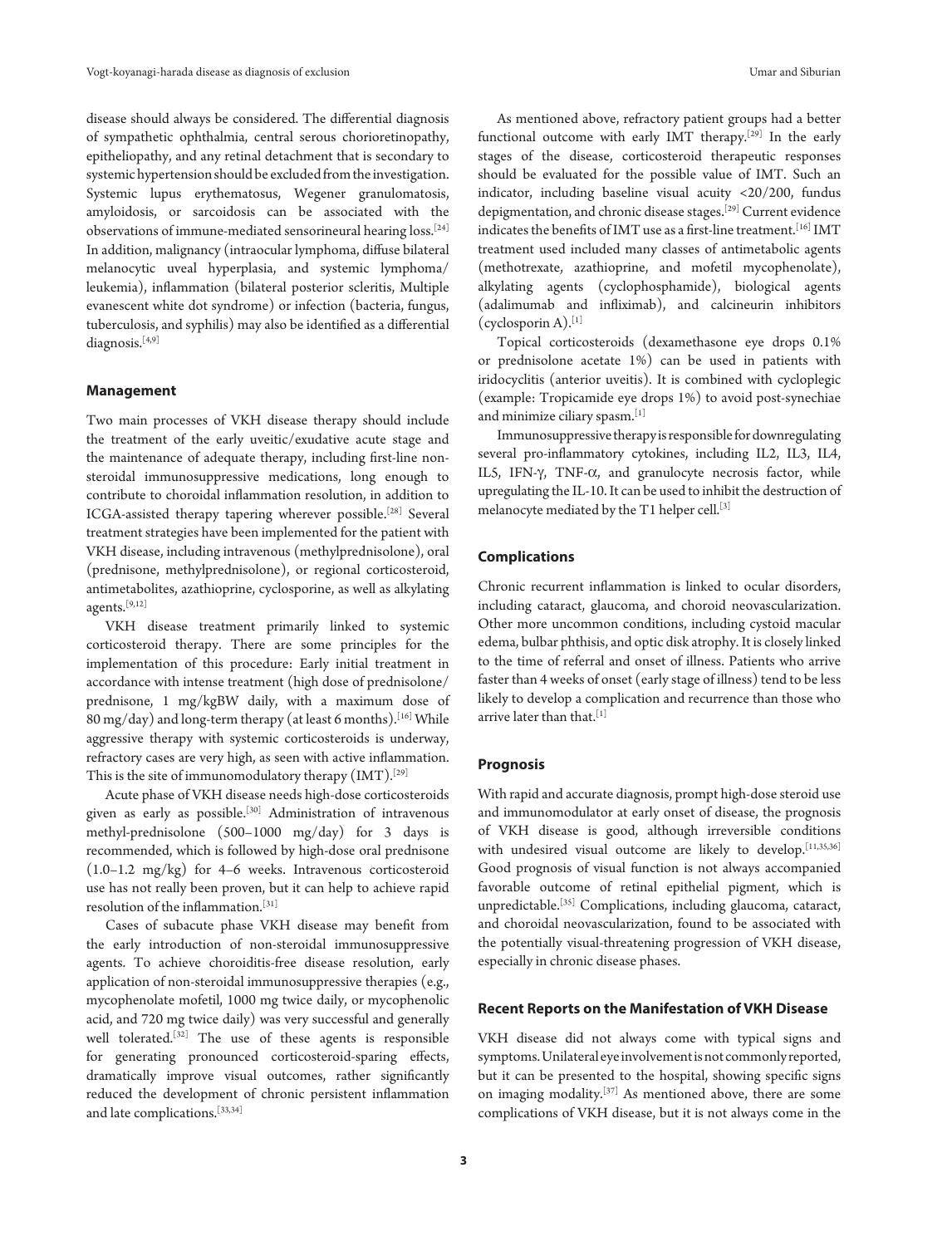later stage of the disease, a report stated the presence of bilateral acute angle closure glaucoma as the initial presentation,<sup>[38]</sup> meanwhile, retinal hemorrhage on funduscopy can also be seen in the acute stage of the disease,  $^{[39]}$  in addition to bilateral disc edema.[40] VKH disease also reported to happen simultaneously with treatment procedure, including chemoimmunotherapy or biologic agent (nivolumab) administration.[41,42]

# **Conclusion**

VKH disease is a diagnosis of exclusion, a comprehensive history taking and physical examinations are required for prompt treatment of the disease due to its potentially disabling adverse effects on the visual function. Early administration of corticosteroids is typically used as an agent to improve patient outcomes. Further research on this subject is required to organize the most effective treatment modality in a widely agreed algorithm.

# **References**

- 1. Lavezzo MM, Sakata VM, Morita C, Rodriguez EE, Abdallah SF, da Silva FT, *et al*. Vogt-Koyanagi-Harada disease: Review of a rare autoimmune disease targeting antigens of melanocytes. Orphanet J Rare Dis 2016;11:29.
- 2. Baltmr A, Lightman S, Tomkins-Netzer O. Vogt-Koyanagi-Harada syndrome - current perspectives. Clin Ophthalmol 2016;10:2345-61.
- 3. Patil YB, Garg R, Rajguru JP, Sirsalmath M, Bevinakatti VA, Kumar M, *et al*. Vogt-Koyanagi-Harada (VKH) syndrome: A new perspective for healthcare professionals. J Fam Med Prim Care 2020;9:31-5.
- 4. Hernandez-Camarena J, Gonzalez-Gonzalez LA, Shaikh M, Rodríguez-García A, Foster CS. Vogt-Koyanagi-Harada syndrome. Contemp Ophthalmol 2010;9:1-7.
- 5. Herbort CP, Mochizuki M. Vogt-Koyanagi-Harada disease: Inquiry into the genesis of a disease name in the historical context of Switzerland and Japan. Int Ophthalmol 2007;27:67-79.
- 6. Silpa-Archa S, Noonpradej S, Amphornphruet A. Pattern of uveitis in a referral ophthalmology center in the central district of Thailand. Ocul Immunol Inflamm 2015;23:320-8.
- 7. Al Dhahri H, Al Rubaie K, Hemachandran S, Mousa A, Gikandi P, Al-Mezaine H, *et al*. Patterns of uveitis in a universitybased tertiary referral center in Riyadh, Saudi Arabia. Ocul Immunol Inflamm 2015;23:311-9.
- 8. Wang Y, Chan C. Gender differences in Vogt-Koyanagi-Harada disease and sympathetic ophthalmia. J Ophtalmol 2014;2014:157803.
- 9. O'Keefe GA, Rao NA. Vogt-Koyanagi-Harada disease. Surv Ophthalmol 2017;62:1-25.
- 10. Elahi S, Herbort CP Jr. Vogt-Koyanagi-Harada disease and birdshot retinochoroidopathy, similarities and differences: A glimpse into the clinicopathology of stromal choroiditis, a perspective and a review. Klin Monatsbl Augenheilkd 2019;236:492-510.
- 11. Marcelo TT, Iguban EB. A case report on Vogt-Koyanagi-Harada disease seen at a tertiary hospital in the Philippines. Ophthalmol Open J 2018;3:1-4.
- 12. Johal B, Johal H, Lukaris A. The clinical presentation and diagnosis of Vogt-Koyanagi-Harada syndrome. Univ Br Columbia Med J 2015;6:20-2.
- 13. Yang P, Zhong Y, Du L, Chi W, Chen L, Zhang R, *et al*. Development and evaluation of diagnostic criteria for Vogt-Koyanagi-Harada disease. JAMA Ophthalmol 2018;136:1025-31.
- 14. Crosson JN, Laird PW, Debiec M, Bergstrom CS, Lawson DH, Yeh S. Vogt-Koyanagi-Harada-like syndrome after CTLA-4 inhibition with ipilimumab for metastatic melanoma. J Immunother 2015;38:80-4.
- 15. Lodhi S, Reddy J, Peram V. Clinical spectrum and management options in Vogt-Koyanagi-Harada disease. Clin Ophthalmol 2017;11:1399-406.
- 16. Urzua CA. Vogt-Koyanagi-Harada disease. In: Rodriguez-Garcia A, Foster CS, editors. Advances in the Diagnosis and Management of Uveitis. 1st ed. London: Intech Open; 2019. p. 9-18.
- 17. Bassili S, Peyman G, Gebhardt B, Daun M, Ganiban G, Rifai A. Detection of Epstein-Barr virus DNA by polymerase chain reaction in the vitreous from a patient with Vogt-Koyanagi-Harada syndrome. Retina 1996;16:160-1.
- 18. Sugita S, Takase H, Kawaguchi T, Taguchi C, Mochizuki M. Cross-reaction between tyrosinase peptides and cytomegalovirus antigen by T cells from patients with Vogt-Koyanagi-Harada disease. Int Ophthalmol 2007;27:87-95.
- 19. Damico FM, Bezerra FT, da Silva GC, Gasparin F, Yamamoto JH. New insights into Vogt-Koyanagi-Harada disease. Arq Bras Oftalmol 2009;72(3):413-20.
- 20. Adam M, Rahimy E, Dunn J. Tattoo-associated uveitis. JAMA Ophthalmol 2015;133:e144543.
- 21. Concha del Río L, Arellanes-García L. Vogt-Koyanagi-Harada disease in the developing world. Int Ophthalmol Clin 2010;50:189-99.
- 22. Rao PK, Rao NA. Vogt-Koyanagi-Harada disease and sympathetic ophthalmia. In: Pleyer U, Foster CS, editors. Uveitis and Immunological Disorders. 1st ed. Berlin: Springer; 2007. p. 145-55.
- 23. Salcedo HR, Palestine A, Feldman BH, Fingerhut D, O'Keefe GD, Salcedo HR, *et al*. Vogt-Koyanagi-Harada Disease. EyeWiki; 2019 Available from: https://www.eyewiki.aao.org/Vogt-Koyanagi-Harada\_disease. [Last accessed on 2020 Apr 18].
- 24. Mota LA, dos Santos AB. Vogt-Koyanagi-Harada syndrome and its multisystem involvement. Rev Assoc Med Bras (1992) 2010;56:590-5.
- 25. Salmon JF. Kanski's Clinical Ophthalmology. 9<sup>th</sup> ed. New York: Elsevier; 2019. p. 445-7.
- 26. Knecht P, Mantovani A, Herbort C. Indocyanine green angiography-guided management of Vogt-Koyanagi-Harada disease: Differentiation between choroidal scars and active lesions. Int Ophthalmol 2013;33:571-7.
- 27. Mai AP, Tran C, Wilson CW, Fox AR, Boldt HC. Vogt-Koyanagi-Harada (VKH) Disease. EyeRounds; 2019. Available from: http://www.eyerounds.org/cases/284-vogt-koyanagi-harada. htm. [Last accessed on 2020 Apr 18].
- 28. Herbort CP, Abu El Asrar AM, Yamamoto JH, Pavésio CE, Gupta V, Khairallah M, *et al*. Reappraisal of the management of Vogt-Koyanagi-Harada disease: Sunset glow fundus is no more a fatality. Int Ophthalmol 2017;37:1383-95.
- 29. Urzua C, Velasquez V, Sabat P, Berger O, Ramirez S, Goecke A, *et al*. Earlier immunomodulatory treatment is associated with better visual outcomes in a subset of patients with Vogt-Koyanagi-Harada disease. Acta Ophthalmol 2015;93:475-80.